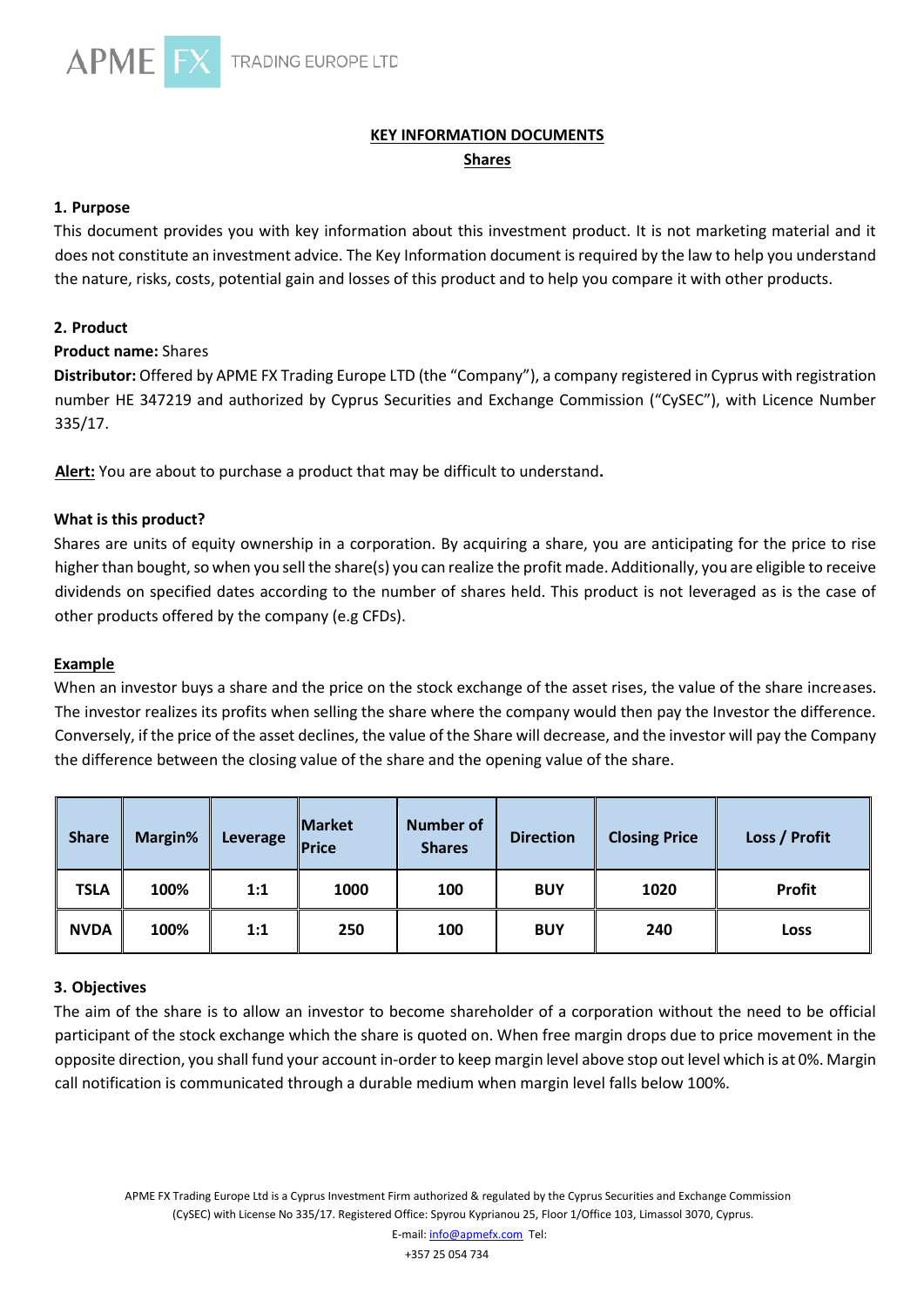

#### **4. Intended Retail Investor**

Shares are available for all investors beginners and experienced. Basic knowledge is required in order to understand how the value of the share is affected on the stock exchange and thus how would this affect your investment. Investors should have the ability to bear losses since trading shares might have an impact on all invested capital.

#### **5. Risk Indicator**



The Risk indicator has been set to low-medium level. The rate indicates the potential losses from the product future performance. The risk indicator shows that you might not be able to buy/sell shares at the desired price due to the volatility of the market or impact significantly your profits or losses.

#### **6. Currency Risk**

It is possible to buy or sell a share in a different currency from the currency of your account. The final pay out that you might receive depends on the exchange rate between the two currencies.

#### **7. Performance Scenarios**

The below scenarios were demonstrated to provide you how an investment can perform. You can compare them with other products scenarios in order to identify which product is more suitable for you. The scenarios presented are approximate future performances based on evidence from the past performance on how the value of this investment differs. It is noted that the below is not an exact indication. The outcome will be based on the market performance and how long you hold the share(s). The stress scenario indicates the possible outcome in extreme market circumstances.

#### **Scenario**

| <b>Shares</b>                                    |      |  |  |  |  |
|--------------------------------------------------|------|--|--|--|--|
| Opening price: P                                 | 200  |  |  |  |  |
| Trade Size (per Share): TS                       |      |  |  |  |  |
| Margin %: M                                      | 100% |  |  |  |  |
| Margin Requirement ( $\epsilon$ ): MR=P x TS x M | 1000 |  |  |  |  |
| Notional Value of the trade (€): TN=MR/M         | 1000 |  |  |  |  |

APME FX Trading Europe Ltd is a Cyprus Investment Firm authorized & regulated by the Cyprus Securities and Exchange Commission (CySEC) with License No 335/17. Registered Office: Spyrou Kyprianou 25, Floor 1/Office 103, Limassol 3070, Cyprus.

+357 25 054 734